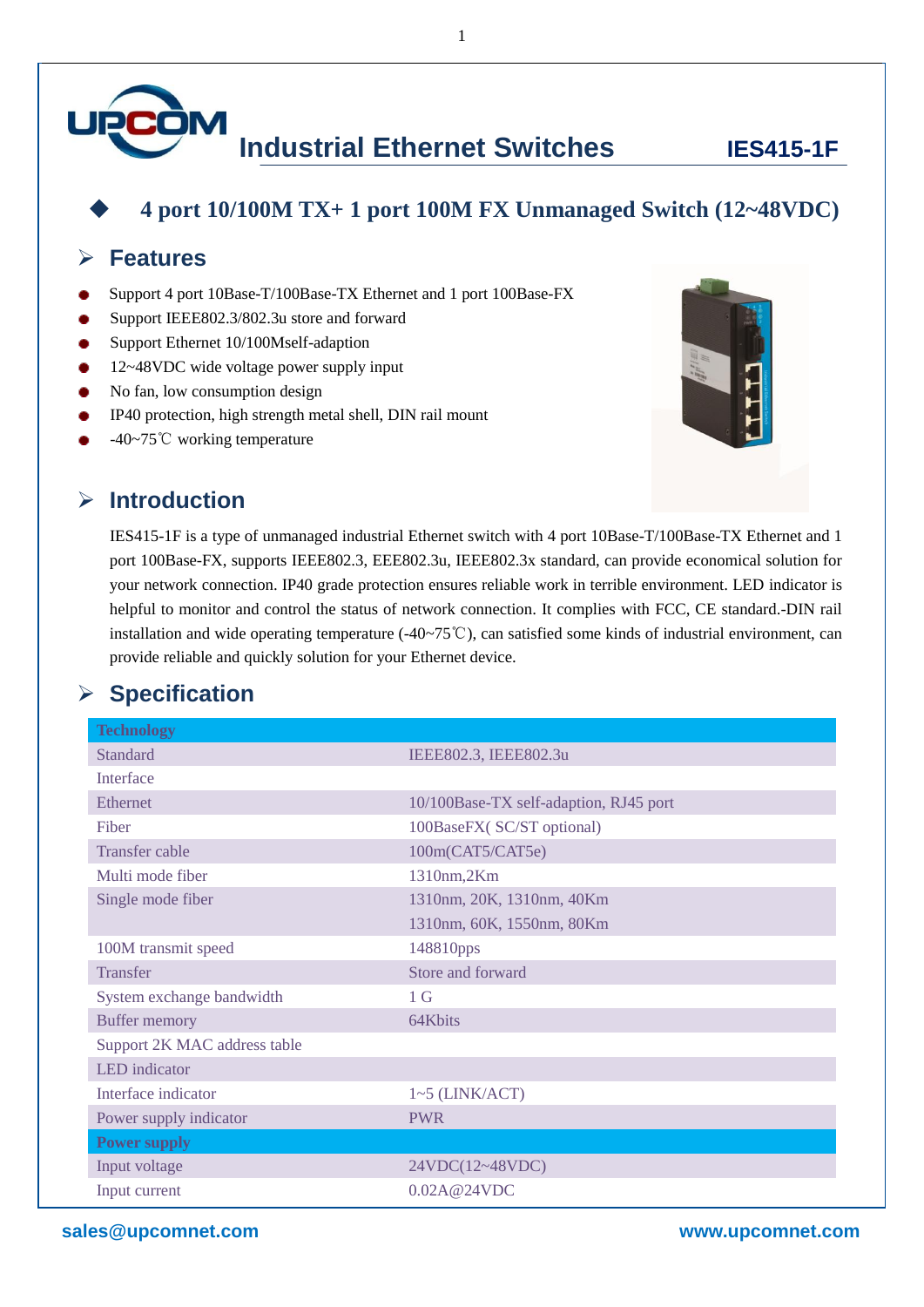| <b>Terminal block</b>                       | 3 bits 7.62mm terminal block         |
|---------------------------------------------|--------------------------------------|
| None load consumption                       | 1.2W@24VDC                           |
| Full load consumption                       | 2.0W@24VDC                           |
| Support inside over-current 4.0A protection |                                      |
| Support opposite connection protection      |                                      |
| Mechanical                                  |                                      |
| <b>Shell</b>                                | IP40, high strength iron shell.      |
| Installation                                | <b>DIN Rail</b>                      |
| Dimension $(W \times H \times D)$           | 110 mm $\times$ 95mm $\times$ 35mm   |
| Weight                                      | 343g                                 |
| Environmental                               |                                      |
| <b>Operating Temperature</b>                | -45 °C to 75 °C                      |
| <b>Storage Temperature</b>                  | -45 °C to 85 °C                      |
| <b>Relative Humidity</b>                    | 10 to 95% (non-condensing)           |
| Standard                                    |                                      |
| <b>EMI</b>                                  | FCC Part 15, CISPR (EN55022) class A |
| <b>EMS</b>                                  | EN61000-4-2 (ESD), Level 4           |
|                                             | EN61000-4-3(RS), Level 3             |
|                                             | EN61000-4-4 (EFT), Level 4           |
|                                             | EN61000-4-5 (Surge), Level 4         |
|                                             | EN61000-4-6(CS), Level 3             |
|                                             | EN61000-4-8(PFM), Level 5            |
| <b>Shock</b>                                | IEC 60068-2-27                       |
| Free fall                                   | IEC 60068-2-32                       |
| <b>Vibration</b>                            | IEC 60068-2-6                        |
| Warranty                                    |                                      |
| Warranty time                               | 5 years                              |
| Certification                               | CE, FCC, RoHS, UL508(Pending)        |

# **Dimension**